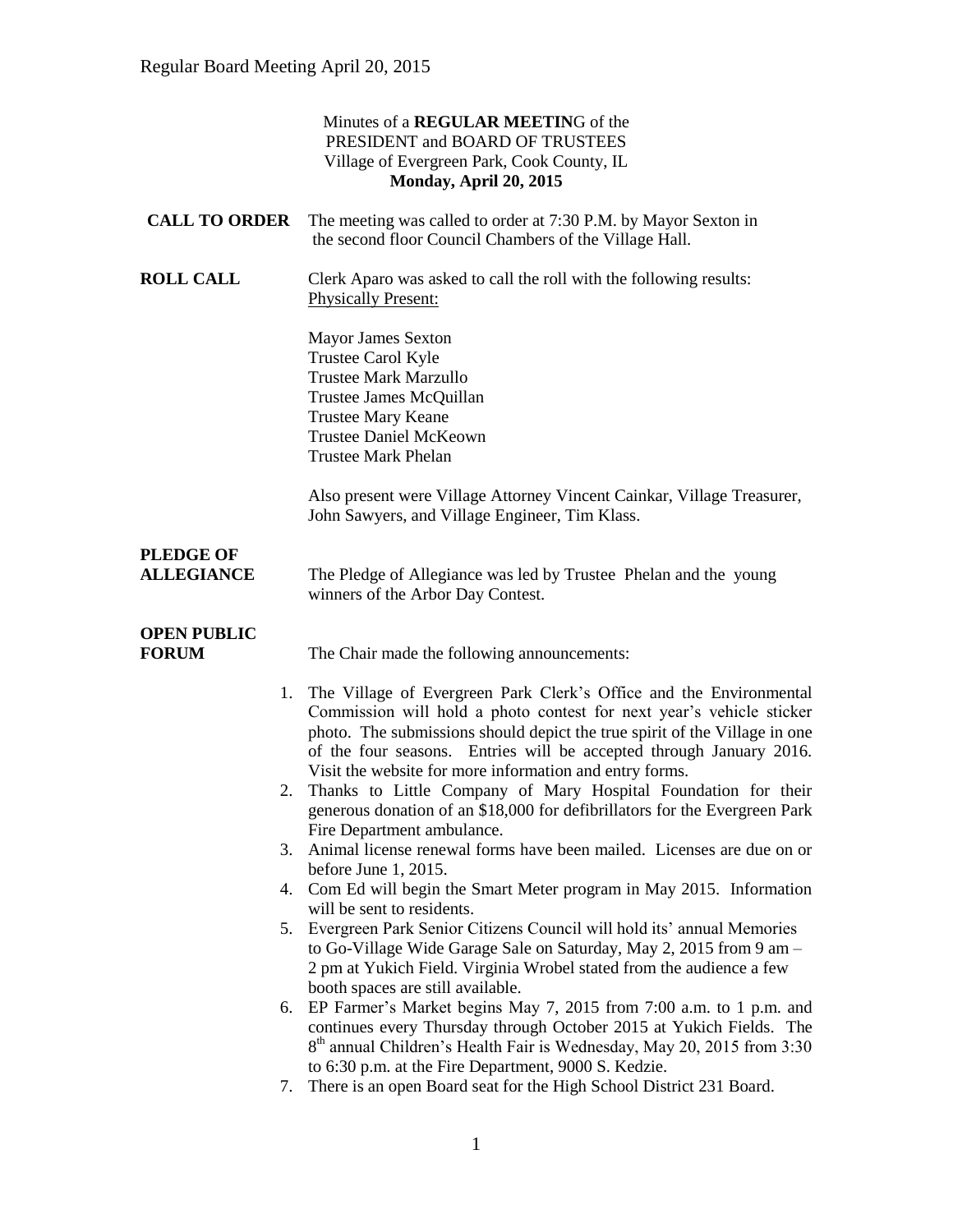- 8. The Chair reported CSX Railroad had blocked  $95<sup>th</sup>$  & Rockwell for (13) thirteen minutes while the EP Fire Dept. tried to get to a pregnant woman involved in a car accident located on the other side of the blocked tracks.
- 9. Trustee Marzullo thanked the Senior Tax Volunteers who have processed 1375 tax returns in 2015. He thanked Mr. Tony Gallo for his leadership and for providing this wonderful service at no cost to seniors. Tony is retiring from his volunteer job and is looking for new tax advisors for next year. The Chair stated we are preparing a plaque of recognition for Tony to be presented at the next Board meeting. They are all enjoying a well-deserved dinner at Barraco's tonight.

# **OPEN PUBLIC**

**AUDIENCE Mr. Dennis Arcieri, 9530 S. Clifton Park,** requested the Board prohibit any restaurant/ grocery stores be allowed in the now vacant Walgreen's site located at  $3451$  W.  $95<sup>th</sup>$  Street. The Chair responded the Village has purchased the property intends to sell it and he cannot promise restrictive zoning. The property is zoned C and allows commercial use. The Chair assured Mr. Arcieri that any development when completed will better the entire Village.

> **Mr. Jim Orgorzalek, 9531 S. Central Park** questioned the purchase of the Pearl Vision. The Chair noted the Village owns this property and has a four (4) year lease with Pearle Vision with a (5) five year option. Mr. Orgorzalek echoed Mr. Arceri's opinion asking the Board not to allow a restaurant near his home. The Chair stated he is willing to listen but noted other businesses in town, Pete's Market, Tavern on the Green both abut residential areas and there are no rodent issues.

> **Mr. Pete Zic, 9228 S. Albany,** questioned a repaired main break in the street and requested a saw horse until street repairs are completed. Deputy Water Director, Mike Knieps responded he will put the horse up tomorrow. He added there is a list of street repairs due to sewer issues and it will be done as soon as the contractor can obtain material from the asphalt yards that open around April 15.

> **Brenda Perlata, 8705 S. Francisco** stated after street paving was completed the sign was not put back for " Not a thru street, No exit". She requested a new replacement sign. The Chair directed Mr. Lorenz to do that tomorrow morning.

### **REGULAR**

**AGENDA** Motion by Trustee Kyle second by Trustee Phelan to waive the reading of the minutes of the April 6, 2015 Regular Board Meeting of the President and Board of Trustees as presented and passed by unanimous voice vote and so ordered by the Chair.

## **RESOLUTION**

**NO. 12-2015** Motion by Trustee Phelan second by Trustee McQuillan, to approve **Resolution NO. 12-2015** with expenditures of the General Corporate Fund of \$ 225,582.94 and the Sewer and Water Fund in the amount of \$ 235,282.41 and the Capital Improvement Fund, \$ 11,951.00 and the Self Insurance Fund, \$ 5063.00 and the Street Bond Fund \$ 4000.00 for a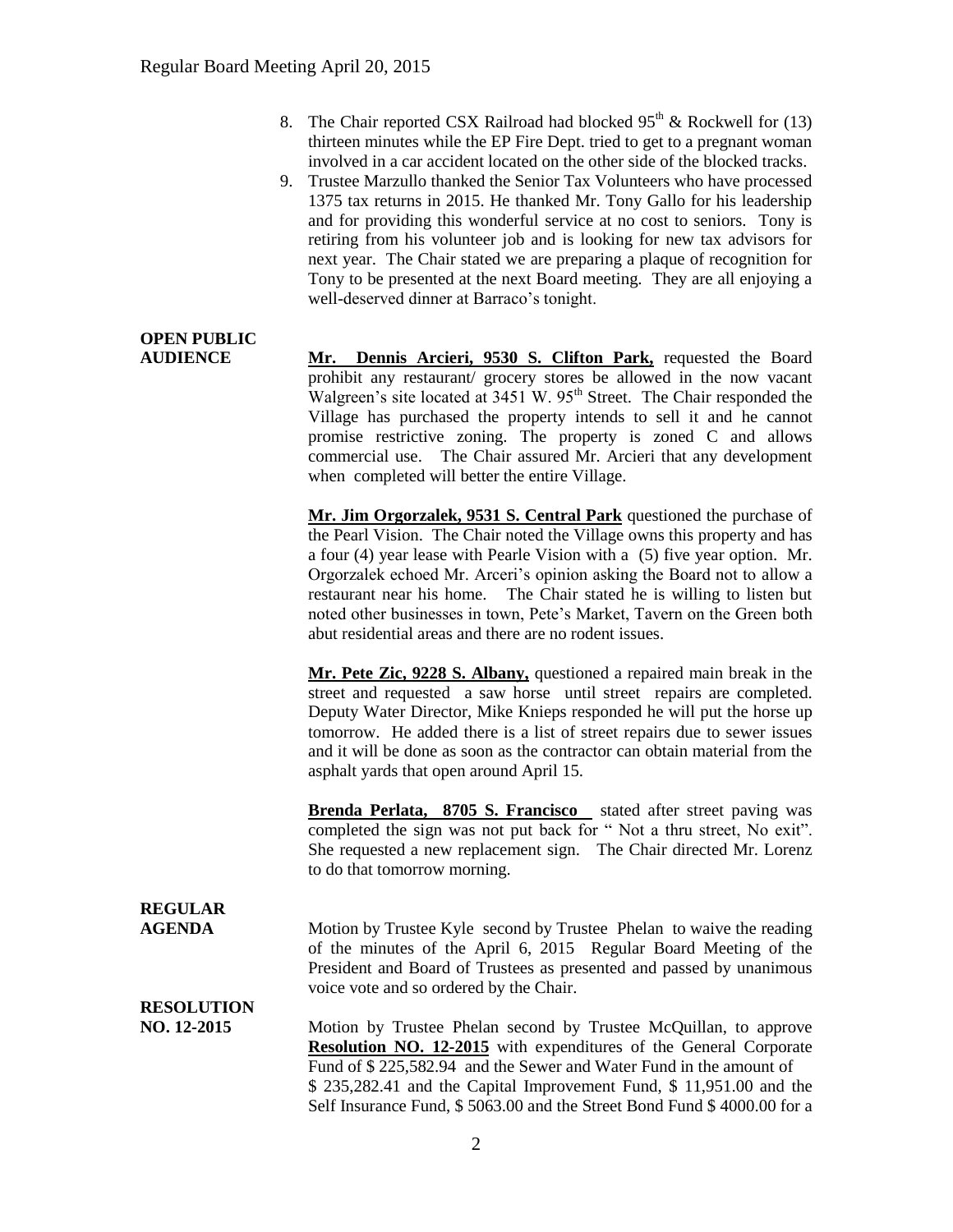total \$ 481,879.35. Upon roll call, voting YES: Trustees Kyle, Marzullo, McQuillan, Keane, McKeown and Phelan; voting NO: NONE. The motion was passed and so ordered by the Chair.

## **VILLAGE TREASURER'S**

**REPORT** Motion by Trustee McKeown second by Trustee Marzullo to approve the Village Treasurer's report for **March 2015** for information and file in the amount of \$ 5,844,010.25 in the General Fund and \$ 2,639,529.51 in the Sewer and Water Fund. The motion was passed by unanimous voice vote and so ordered by the Chair.

#### **BUSINESS CERTIFICATES** NONE.

#### **LIQUOR LICENSE NOONDLES & CO.**

Motion by Trustee Phelan second by Trustee McQuillan to approve the **Class "E" Liquor License (Beer and Wine Only) for Noodles and Company** located at 2440 W. 95<sup>th</sup> Street. Upon roll call, voting YES: Trustees, Marzullo, McQuillan, Keane, McKeown, Phelan and Kyle; voting NO: NONE. The motion was passed and so ordered by the Chair.

### **ARBOR DAY**

**PRESENTATION** The Chair introduced the Village Arborist, Mr. Gavin Yeman and thanked him for his efforts on behalf of the Village for the annual Arbor Day Contest. Gavin thanked all the participants and awarded the gift certificates to Pappy's to the contestants.

**The winners were as follows; Essay Winners: First Place, Savannah Lesauskis, Second Place, Grace Murphy and Third Place, Heidi Burke. The Song Winners; First Place, Mateo Vela. The Video Winners: First Place, Noah Flores, Second Place, Tess Lee, Third Place Siobhan Power. Poster Winners; First Place, Alyssa Rossi, Second Place, Alexander Peralta and Third Place, Peyton Schwarz.** The Board and the audience gave the children a hearty round of applause. The Chair dismissed the winners from the meeting to enjoy their gift certificates. The winning entries will be posted on the Village website [www.evergreenpark-ill.com](http://www.evergreenpark-ill.com/) as well as pictures of tonight's awards. A tree planting ceremony will be held on Friday, April 24 at Northwest and Southwest schools in honor of the first place winners.

#### **MOTORCYCLE AWARENESS MONTH**

*Motion by Trustee Phelan second by Trustee Marzullo to adopt the proclamation declaring " Motorcycle Awareness in the Month of May, 2015 the Village of Evergreen Park, Illinois."* . The motion was passed by unanimous voice vote and so ordered by the Chair.

### **MUNICIPAL**

**CLERK'S** Motion by Trustee Marzullo second by Trustee McKeown to adopt the proclamation for "*Municipal Clerks Week in Evergreen Park May 3, -*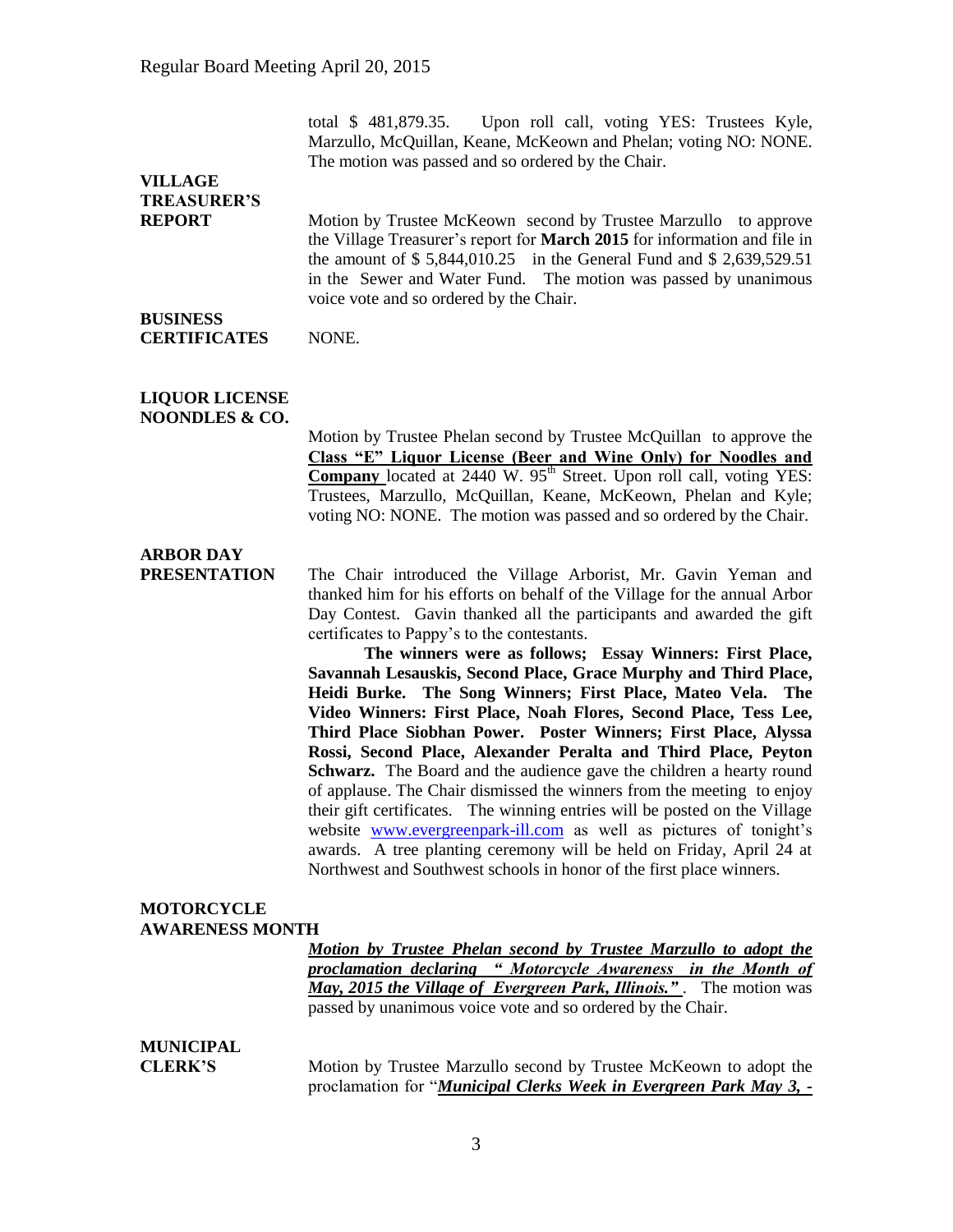*May 9, 2015."* The motion was passed by unanimous voice vote and so ordered by the Chair.

# **ARBOR DAY**

- Motion by Trustee McQuillan second by Trustee Kyle to adopt proclamation, *"Proclaiming April 24, 2015 as Arbor Day in the Village of Evergreen Park, Illinois."* The motion was passed by unanimous voice vote and so ordered by the Chair.
- **PUBLIC WORKS WEEK** Motion by Trustee Phelan second by Trustee McKeown to adopt the proclamation for "*Public Works Week-Community Begins Here in Evergreen Park, May 17, -May 23, 2015."* The motion was passed by unanimous voice vote and so ordered by the Chair.
- **POLICE DEPT.**
- **VACANCY** Motion by Trustee Phelan second by Trustee Kyle to approve Police Chief Saunders' declaration of one vacancy in the rank of Sergeant on the Evergreen Park Police Department. Upon roll call, voting YES: Trustees, McQuillan, Keane, McKeown, Phelan, Kyle and Marzullo; voting NO: NONE. The motion was passed and so ordered by the Chair.

#### **TAVERN ON THE**

**GREEN PARTY** Motion by Trustee McQuillan second by Trustee Marzullo to approve the request from Tavern on the Green to host an Independence Parade tent event on Thursday, July 2, 2015. Upon roll call, voting YES: Trustees Keane, McKeown, Phelan, Kyle, Marzullo, and McQuillan; voting NO: NONE. The motion was passed and so ordered by the Chair.

### **BOYS CLUB**

**PARADE** Motion by Trustee Phelan second by Trustee Kyle to approve the request from the Evergreen Park Boy's Club to hold their annual baseball parade on Saturday, May 9, 2015 with a rain date of Sunday, May 10, 2015. Upon roll call, voting YES: Trustees McKeown, Phelan, Kyle, Marzullo, McQuillan and Keane; voting NO: NONE. The motion was passed and so ordered by the Chair.

## **ENGINEER'S**

**REPORT** Engineer Klass stated a schedule for the California paving project has not been given.

# **ATTORNEY'S**

**REPORT** The Attorney had no report.

**BIDS** Motion by Trustee Phelan second by Trustee McKeown to award the perimeter fence project at the Park  $(91<sup>st</sup> \&$  California) to the low bidder Rock Valley Fence in the amount of \$ 71,800.00. The Chair explained the bid was to be approved at the last Board meeting. However, due to the low price the Chair instructed Mr. Lorenz to verify the price and the scope of work. The Village had budgeted \$120,000 for the project. Mr. Lorenz stated he is satisfied the contractor can do the job for this low price. Trustee Phelan asked if that included installation. Mr. Lorenz